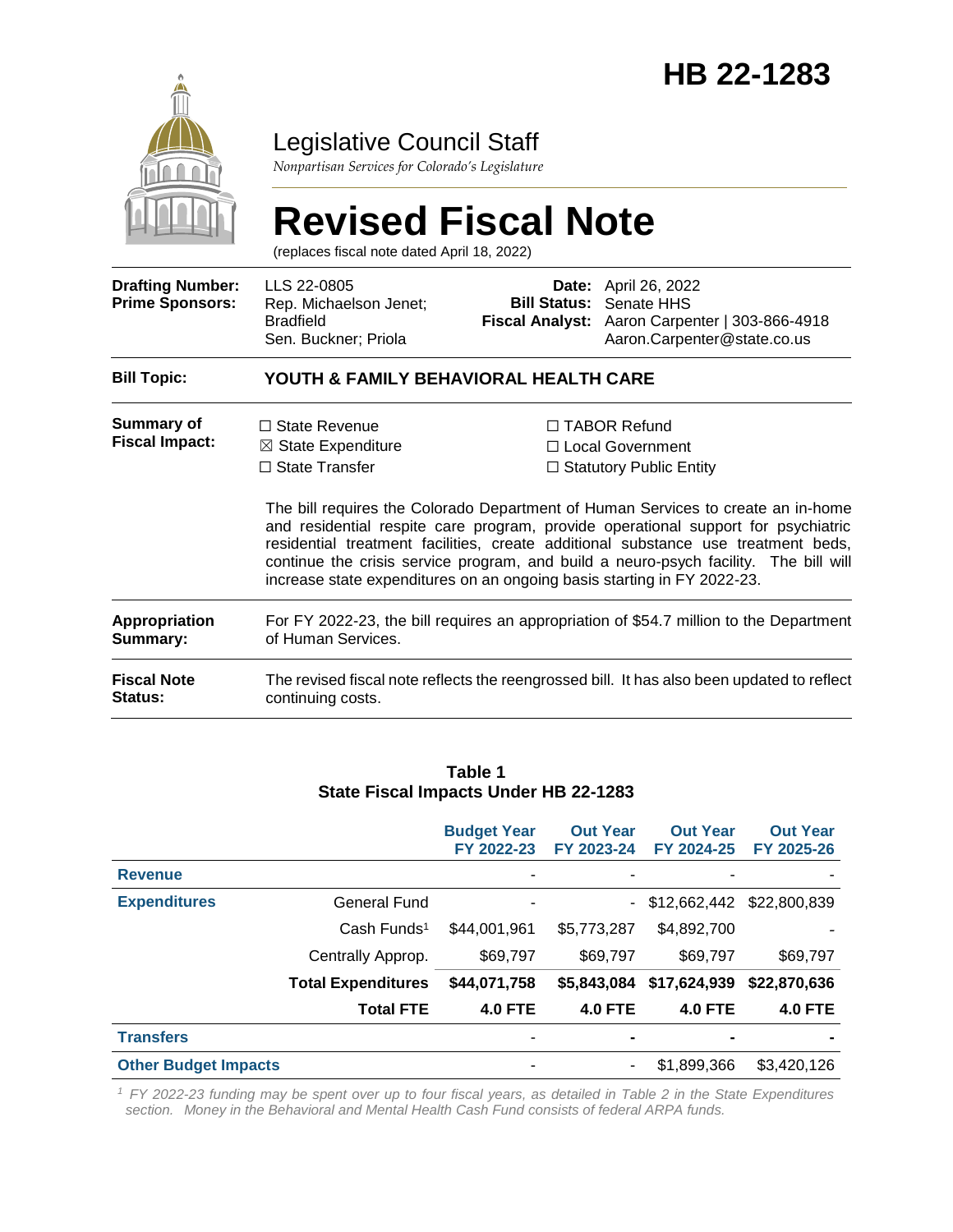Page 2

# Page 2<br>April 26, 2022 **HB 22-1283**

### **Summary of Legislation**

The bill requires the Colorado Department of Human Services (CDHS) to create an in-home and residential respite care program, provide operational support for psychiatric residential treatment facilities, continue the Statewide Access to Crisis System Services, create new substance use treatment beds, and build a neuro-psych facility, as described below. For each of the four programs, the bill requires the General Assembly to appropriate funding from the Behavioral and Mental Health Cash Fund in FY 2022-23 for implementation costs, and requires the CDHS to obligate funds by December 30, 2024, and expend funds by December 31, 2026.

**In-home and residential respite care services and facilities.** Starting January 1, 2023, the bill requires the CDHS to create in-home and residential respite care services and facilities for children and families in up to seven regions of the state as determined by the CDHS and a committee of stakeholders. Under the bill, respite care would be provided to foster care home to allow the foster parent or the foster child a temporary break. The bill outlines requirements for these services, including: time and capacity limitations, sibling placement, and reporting requirements, among others.

Starting in FY 2023-24, the bill requires that money appropriated to the CDHS for in-home and residential respite care services must continue to support the Statewide Access to Crisis System Services until June 30, 2026.

**Residential mental health and substance use treatment.** The bill requires the Behavioral Health Administration to create, develop, or contract to add additional residential substance use treatment beds for youth.

**Support for psychiatric residential treatment facilities.** Senate Bill 21-137 created a pilot program to provide emergency resources to licensed providers to serve children and youth whose behavioral or mental health needs require services and treatment in a residential child care facility. Starting July 1, 2022, the bill requires the CDHS to provide operational support for psychiatric residential treatment facilities for youth and qualified residential treatment programs for youth across the state for this program. The bill also extends the program to provide emergency resources to licensed providers serving youth who need services and treatment in a residential child care facility from July 1, 2025, to July 1, 2028.

**Neuro-psych facility.** Starting July 1, 2022, the CDHS must begin the process of building and staffing a neuro-psych facility. The facility must have a capacity of up to 16 residential beds for youth who are under 21 years old. The CDHS must develop and implement admission criteria that ensures Colorado children have been evaluated for the least restrictive level of care before being admitted to the facility.

# **Background**

The Behavioral Health Transformational Task Force recommended that the General Assembly invest in increased adult inpatient and residential care using federal American Rescue Plan Act (ARPA) funds (Recommendation B.1). The task force report is available online at: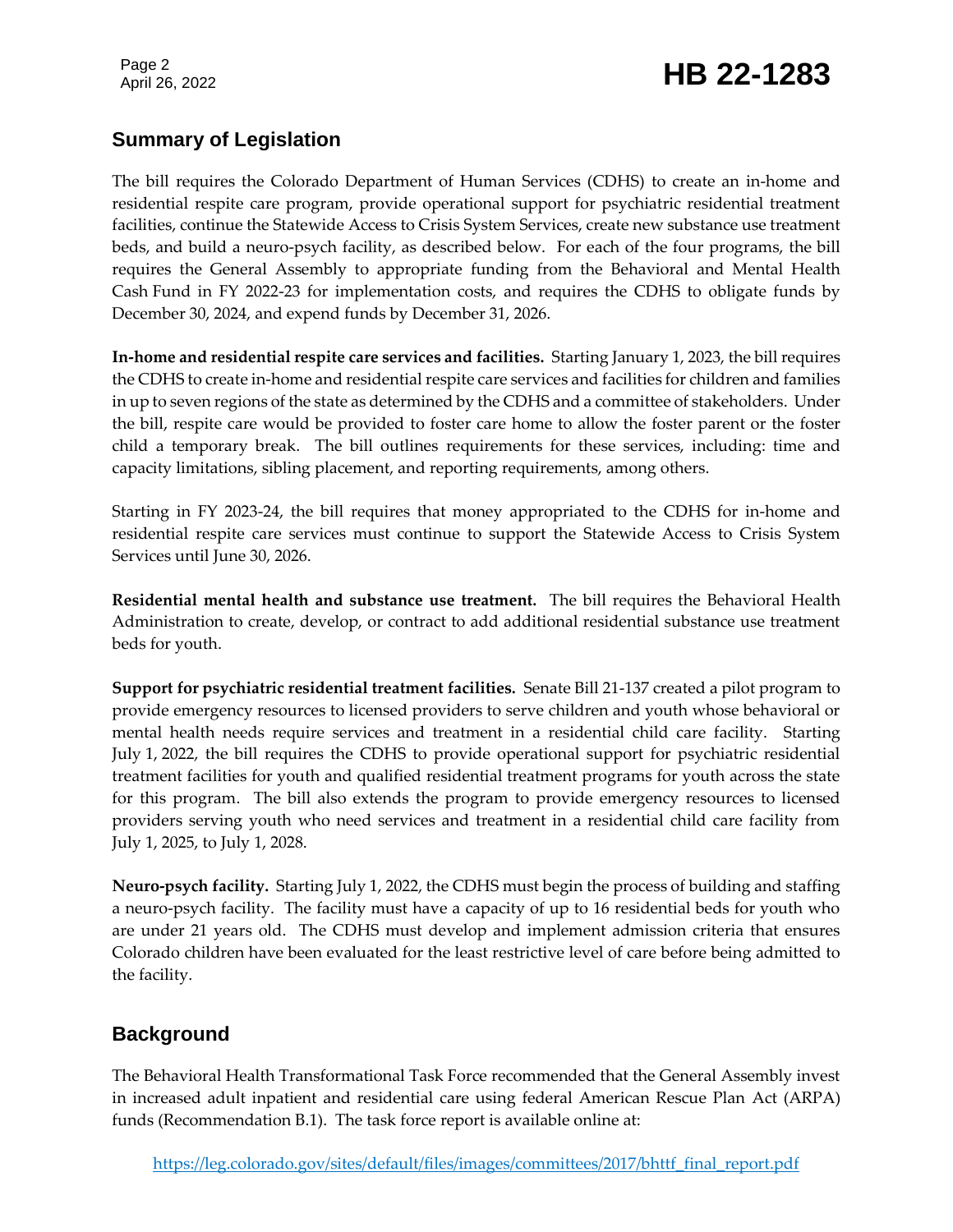# **State Expenditures**

The bill increases state expenditures in the CDHS by \$90.4 million over four fiscal years starting in FY 2022-23 from the Behavioral and Mental Health Cash Fund and, beginning in FY 2024-25, the General Fund. Starting in FY 2025-26, ongoing costs estimated at \$22.9 million per year will be paid from the General Fund. Expenditures are shown in Table 2 and detailed below.

| <b>Cost Components</b>                    |                  | FY 2022-23     | FY 2023-24     | FY 2024-25     | FY 2025-26     |
|-------------------------------------------|------------------|----------------|----------------|----------------|----------------|
| <b>Division of Child Welfare</b>          |                  |                |                |                |                |
| <b>Personal Services</b>                  |                  | \$331,260      | \$331,260      | \$331,260      | \$331,260      |
| <b>Operating Expenses</b>                 |                  | \$5,400        | \$5,400        | \$5,400        | \$5,400        |
| <b>Capital Outlay Costs</b>               |                  | \$18,600       |                |                |                |
| Respite Contract Beds <sup>1</sup>        |                  | \$1,562,200    | \$1,562,200    | \$1,562,200    | \$1,562,200    |
| Operational Support <sup>1</sup>          |                  | \$2,080,500    | \$2,080,500    | \$2,080,500    | \$2,080,500    |
| <b>Travel Reimbursement</b>               |                  | \$4,001        | \$4,001        | \$4,001        | \$4,001        |
| Centrally Appropriated Costs <sup>2</sup> |                  | \$69,797       | \$69,797       | \$69,797       | \$69,797       |
| FTE - Personal Services                   |                  | 4.0 FTE        | 4.0 FTE        | 4.0 FTE        | 4.0 FTE        |
| <b>DCW Subtotal</b>                       |                  | \$4,071,758    | \$4,053,158    | \$4,053,158    | \$4,053,158    |
| <b>Behavioral Health Administration</b>   |                  |                |                |                |                |
| <b>SUD Beds</b>                           |                  | \$5,000,000    |                |                |                |
| Crisis System Services <sup>1</sup>       |                  |                | \$1,250,000    | \$1,250,000    | \$1,250,000    |
| <b>BHA Subtotal</b>                       |                  | \$5,000,000    | \$1,250,000    | \$1,250,000    | \$1,250,000    |
| <b>Neuro-Psych Facility</b>               |                  |                |                |                |                |
| Capital Construction <sup>1</sup>         |                  | \$35,000,000   |                |                |                |
| <b>Building Maintenance</b>               |                  |                | \$539,926      | \$399,421      | \$415,398      |
| <b>Operating Beds</b>                     |                  |                |                | \$11,922,360   | \$17,152,080   |
| <b>Neuro-Psych Facility Subtotal</b>      |                  | \$35,000,000   | \$539,926      | \$12,321,781   | \$17,567,478   |
|                                           | <b>Total</b>     | \$44,071,758   | \$5,843,084    | \$17,624,939   | \$22,870,636   |
|                                           | <b>Total FTE</b> | <b>4.0 FTE</b> | <b>4.0 FTE</b> | <b>4.0 FTE</b> | <b>4.0 FTE</b> |

#### **Table 2 CDHS Expenditures Under HB 22-1283**

<sup>1</sup> *Behavioral and Mental Health Cash Fund spending from FY 2022-23 to FY 2024-25 is assumed to be obligated by December 30, 2024. Funds appropriated for bed construction in FY 2022-23 will be spent through FY 2024-25.*

<sup>2</sup> *Centrally appropriated costs are not included in the bill's appropriation.*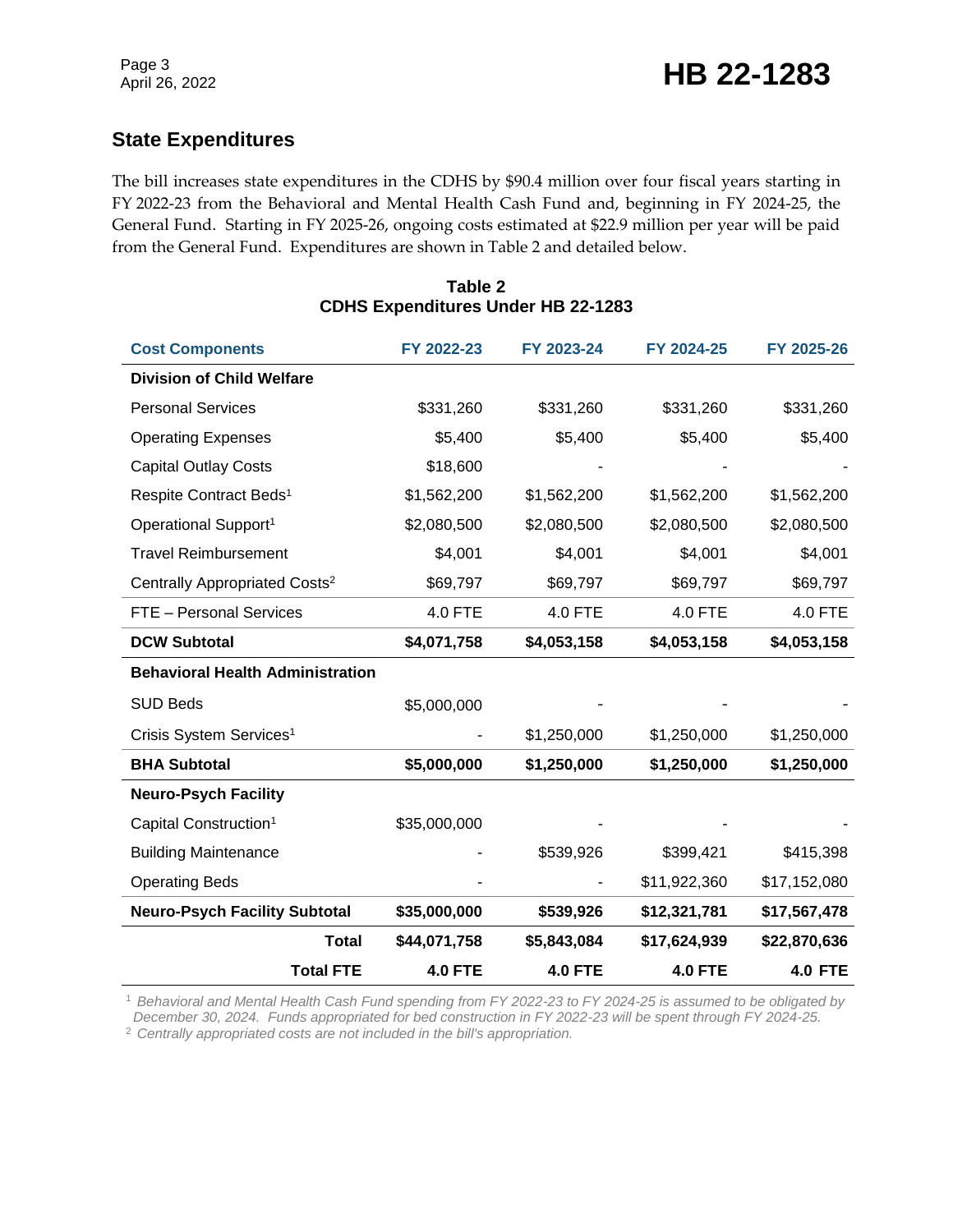Page 4

# Page 4<br>April 26, 2022 **HB 22-1283**

**Division of Child Welfare.** Starting in FY 2022-23, expenditures in the Division of Child Welfare in the CDHS will increase to create a respite program and to provide operating support for residential treatment beds, as described below. Contract bed costs are assumed to be covered by the Behavioral and Mental Health Cash Fund through FY 2024-25, and then will be covered by General Fund starting in FY 2025-26. Staffing costs are assumed to be covered by the Behavioral and Mental Health Cash Fund through FY 2023-24, and then will be covered by General Fund starting in FY 2024-25.

- **Respite program.** Starting in FY 2022-23, expenditures in the CDHS will increase to create a respite program. The fiscal note assumes that the department will contract and provide staffing for three different bed types:
	- two psychiatric residential treatment facility bed at \$1,000 per day;
	- four qualified residential treatment program beds at \$500 per day, and
	- one treatment foster care beds at \$290 per day.

In addition to beds, the CDHS will require 3.0 FTE to oversee the different bed placements. Staff will contract with providers and oversee the contracts, coordinate bed placements, and determine admissions and discharges for bed types, and will support and mange any referrals to the neuro-psych facility for children in the child welfare system.

 **Operating support.** Starting in FY 2022-23, expenditures in the CDHS will increase to provide operating support for the SB 21-137 pilot program. To provide support, the CDHS will continue the operation of six psychiatric residential treatment facility beds at the current rate of \$950 per day and continue the existing staff to support that placement.

**Behavioral Health Administration.** Starting in FY 2022-23, expenditures in the Behavioral Health Administration will increase to provide additional residential mental health and substance use treatment beds and to continue the Statewide Access to Crisis System Services program, as described below.

- **SUD beds.** The bill appropriates \$5.0 million to create and develop additional residential substance use treatment beds for youth. It is estimated that this amount will increase beds by 8 to 15 beds and represents one-time funding. Any continuation costs will be addressed through the annual budget process.
- **Crisis System Services.** The bill requires the General Assembly to appropriate money in FY 2022-23 to continue the Crisis System Services program until June 30, 2026. The program currently costs \$1.25 million per year and is appropriated through FY 2022-23. Therefore, the program will require an appropriation of \$3.75 million, or \$1.25 million per year to continue through June 30, 2026. The fiscal note assumes funds will come from the Behavioral and Mental Health Cash Fund and will be obligated by December 30, 2024. Costs in FY 2025-26 are assumed to come from the General Fund.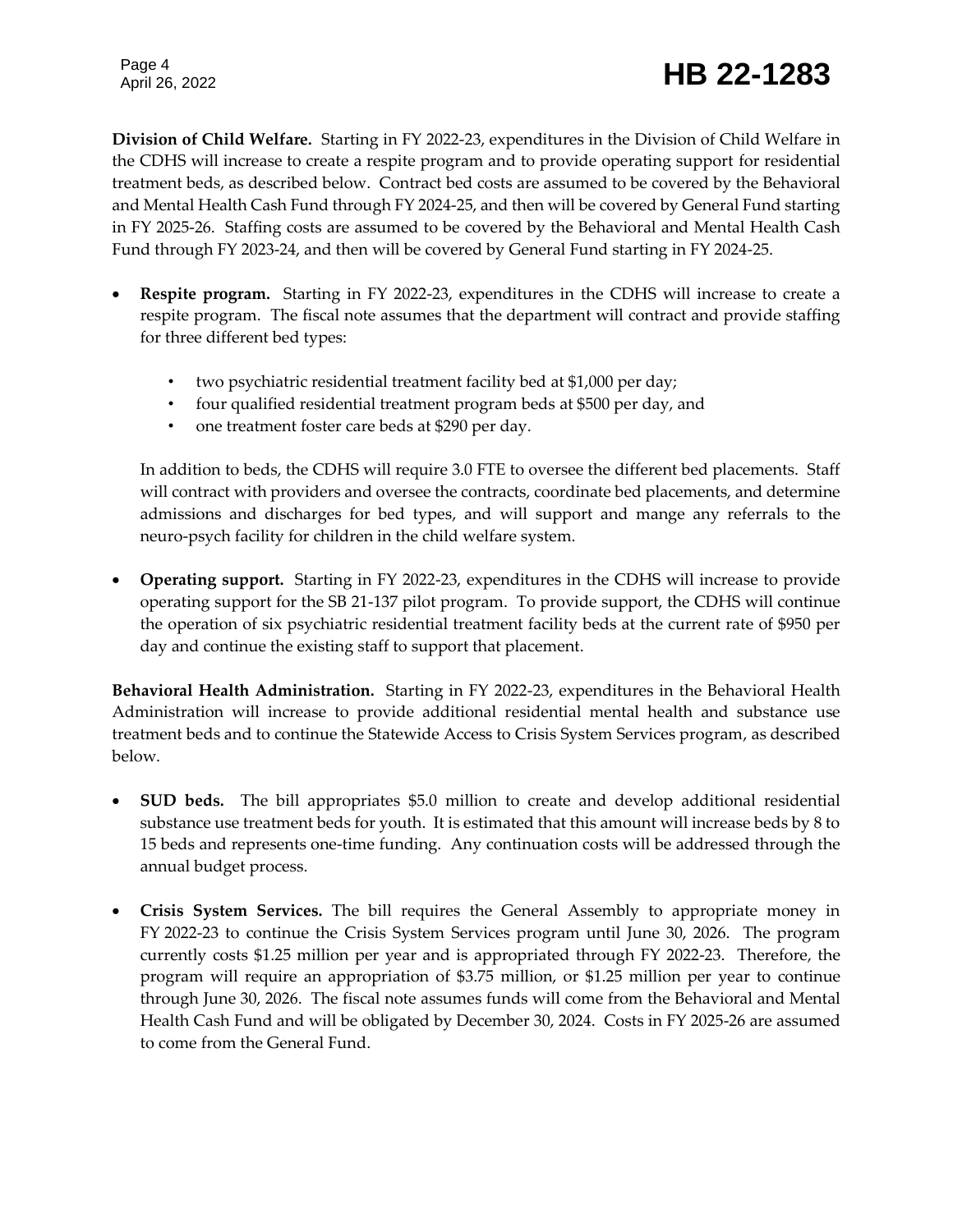Page 5

**Neuro-Psych Facility—CDHS.** Starting in FY 2022-23, expenditures in the CDHS will increase to build a new neuro-psych facility, as well as to maintain and staff the facility, as described below.

- **Capital construction.** The fiscal note estimates that construction of a new neuro-psych facility will cost \$35.0 million over approximately three years.
- **Building maintenance.** Starting in FY 2023-24, expenditures will increase in the CDHS to provide equipment and staff to maintain the new facility. Costs in FY 2023-24 include one-time startup costs, while out-year costs include maintenance costs such as housekeeping and other support operations. The fiscal note assumes that these costs will come from the Behavioral and Mental Health Cash Fund in FY 2023-24 and from the General Fund starting in FY 2024-25.
- **Bed staffing.** Assuming the facility is up and running in FY 2024-25, expenditures in the CDHS will also increase to staff the 16 beds. The fiscal note assumes that staff will begin September 1, 2024, and that it will cost \$2,722 per day to staff a bed based on the current cost to staff beds at the other mental health institutes. Costs in FY 2025-26 are adjusted for inflation. It is assumed that ongoing staffing resources for the facility will continue beyond FY 2025-26, likely paid from the General Fund, and that these costs will be requested through the annual budget process.

**Centrally appropriated costs.** Pursuant to a Joint Budget Committee policy, certain costs associated with this bill are addressed through the annual budget process and centrally appropriated in the Long Bill or supplemental appropriations bills, rather than in this bill. These costs, which include employee insurance and supplemental employee retirement payments, are shown in Table 2.

# **Other Budget Impacts**

**General Fund reserve.** Under current law, an amount equal to 15 percent of General Fund appropriations must be set aside in the General Fund statutory reserve beginning in FY 2023-24. Based on this fiscal note, the bill is expected to increase the amount of General Fund held in reserve as shown in Table 1, which will decrease the amount of General Fund available for other purposes.

# **Effective Date**

The bill takes effect upon signature of the Governor, or upon becoming law without his signature.

# **State Appropriations**

For FY 2022-23, the bill requires an appropriation of \$54,667,948 from the Behavioral and Mental Health Cash Fund to the Department of Human Services and 4.0 FTE.

The fiscal note assumes that CDHS requires spending authority through December 30, 2024, for this appropriation. If roll-forward spending authority is not provided, annual appropriations will be required, based on the amounts shown in Table 2 above.